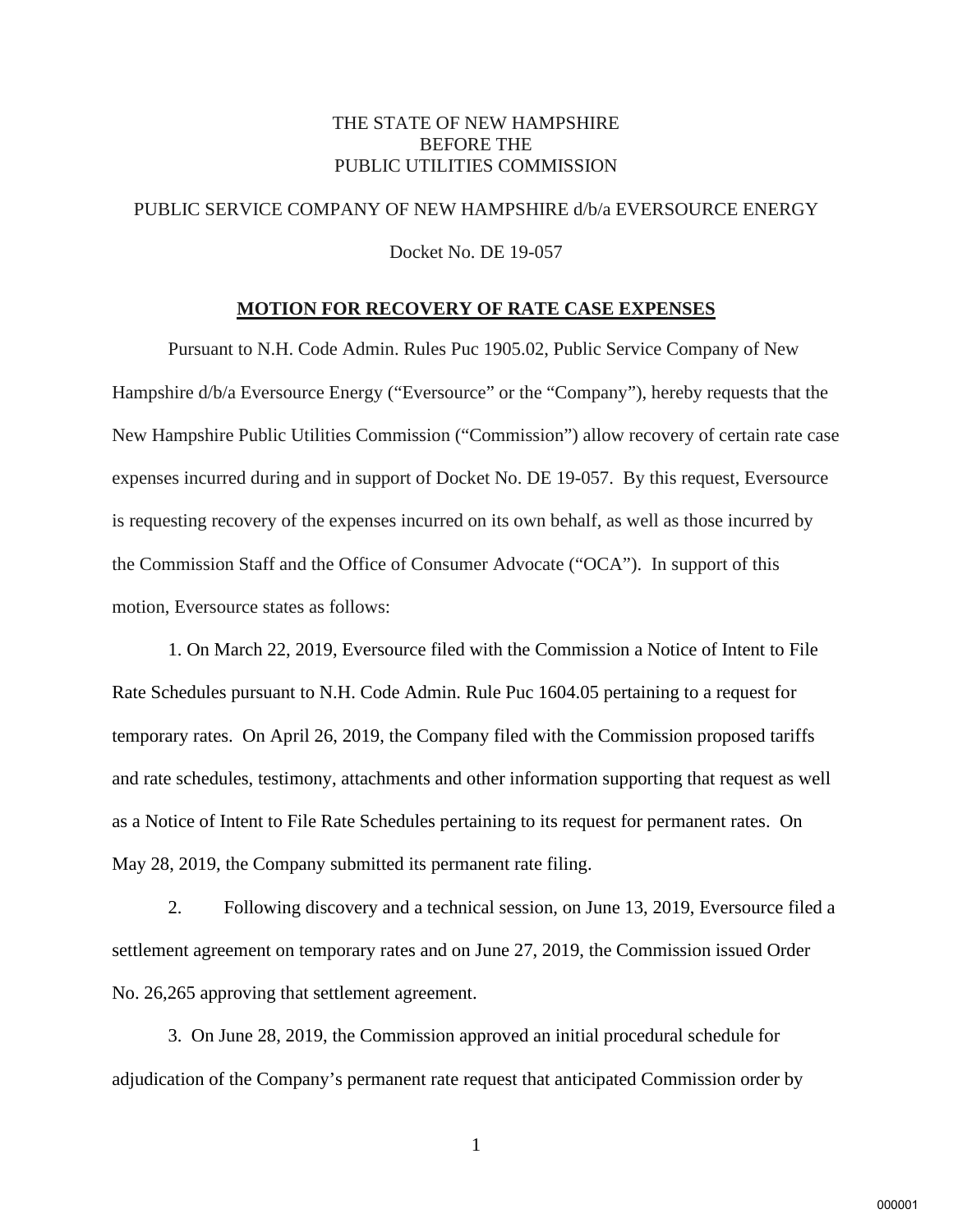May 20, 2020. On March 24, 2020, the Staff filed a letter in the docket describing the status of the matter and the agreement of the Company to a three-month extension of the procedural schedule to account for the state of emergency declared by Governor Sununu on March 13, 2020, regarding the COVID-19 pandemic. On April 24, 2020, Governor Sununu issued Exhibit D to Executive Order #29, pursuant to Executive Order 2020-04, extending the Commission's authority to suspend rate schedules by six months, from 12 to 18 months. During this extension the Commission suspended PSNH's permanent rate schedule for an additional 6 months and directed Eversource to file supplemental testimony.

4. In the weeks prior to and following the Commission's order extending the suspension period, the Company, Staff and OCA engaged in settlement discussions, which were subsequently expanded to include additional intervenors. Based upon these discussions, a comprehensive settlement was reached between all parties to the docket and hearings on that settlement were held on October 26, 27 and 29, 2020. On December 15, 2020, the Commission issued Order No. 25,433 approving the settlement. Notably, for purposes of this motion, the settled revenue requirement had contained an amount attributable to the recovery of rate case expenses, but the Commission ordered those expenses removed from the settled revenue requirement pending further review. By this motion, Eversource now requests that the Commission undertake the relevant review and approve the recovery of rate case expenses incurred in this extended rate case proceeding.

 5. As described and shown in the attached materials, Eversource engaged numerous experts and specialists to support this rate case and continued to rely upon the work of those experts through the extended period of this proceeding. Each of the expenses incurred for these experts qualify as allowed expenses under Puc 1906.01. Consistent with Puc 1905.01,

2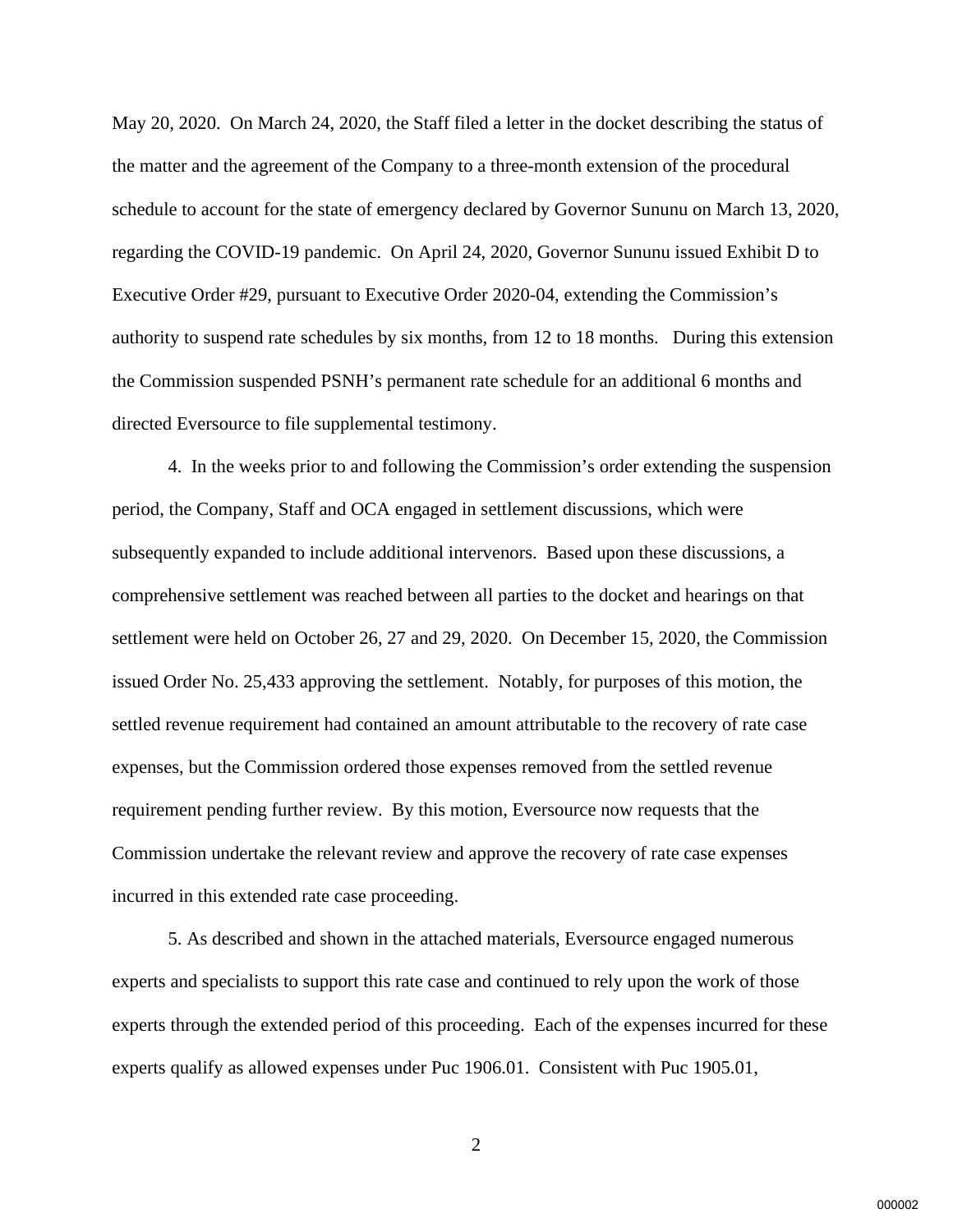Eversource provided an initial estimate with rate case expenses when the case was filed and updated those expenses during the pendency of the case. Accordingly, the Commission has had the benefit of up-to-date information on the service providers and the level of expenses throughout the case.

 6. Included in the attached are the materials required by Puc 1905.03 including information on the vendors, their invoices, descriptions of the services, the relevant contracts, and other supporting materials. As required by Puc 1905.04, for each of the providers engaged by Eversource, a competitive bid process was used and resulted in services provided in an efficient and cost-effective manner. Further, included with this request is a motion for confidential treatment pertaining to the rate information of the various service providers intended to protect their competitive interests in the services they provide, as well as to protect certain banking and account information included in the materials of those experts.

 7. In addition to the expenses incurred on its own behalf, as noted above, Eversource likewise seeks recovery of the expenses incurred by the Staff and OCA. Pursuant to the provisions of RSA 365:37, II, RSA 365:38-a, and RSA 363:28, III, the Commission is empowered to assess certain costs of the Staff and the OCA to Eversource and Eversource is entitled to recovery of those costs. Accordingly, Eversource is requesting that the Commission establish a method for recovery of those costs through this same review. Understanding that the expenses of the Staff and OCA were paid as directed, Eversource has included only summary information of those expenses here, rather than all of their invoices and supporting documentation.

3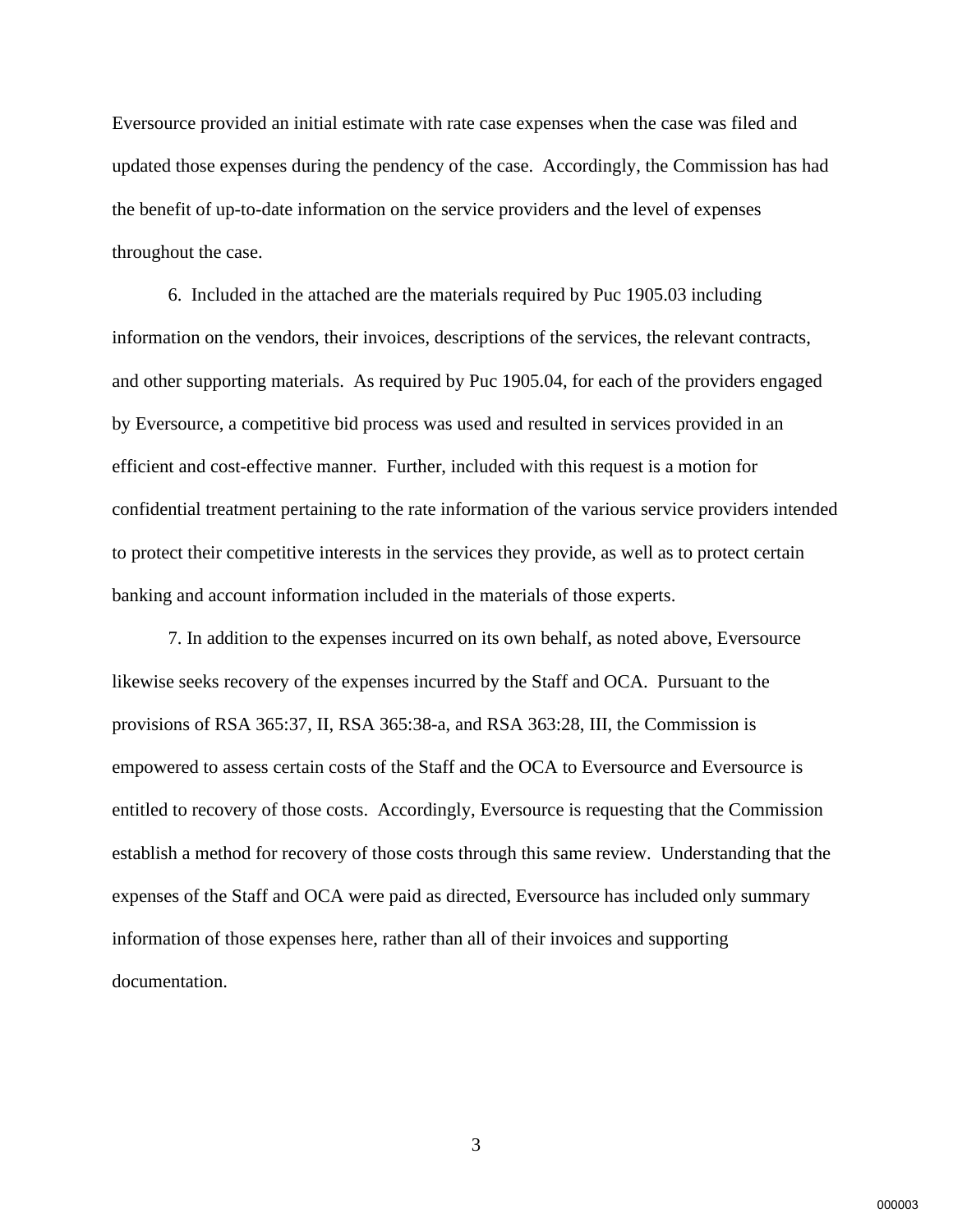**WHEREFORE**, Eversource, requests that the Commission undertake the review

contemplated by the CHAPTER Puc 1900 rules and determine the final amount of, and method

of recovery for, rate case expenses in this proceeding.

## **PUBLIC SERVICE COMPANY OF NEW HAMPSHIRE d/b/a EVERSOURCE ENERGY**

By: \_\_\_\_\_\_\_\_\_\_\_\_\_\_\_\_\_\_\_\_\_\_\_\_\_\_\_

Matthew J. Fossum Senior Regulatory Counsel Eversource Energy Service Company o/b/o Public Service Company of New Hampshire d/b/a Eversource Energy 780 N. Commercial Street Manchester, NH 03101 603-634-2961 Matthew.Fossum@eversource.com

Dated: January 15, 2021